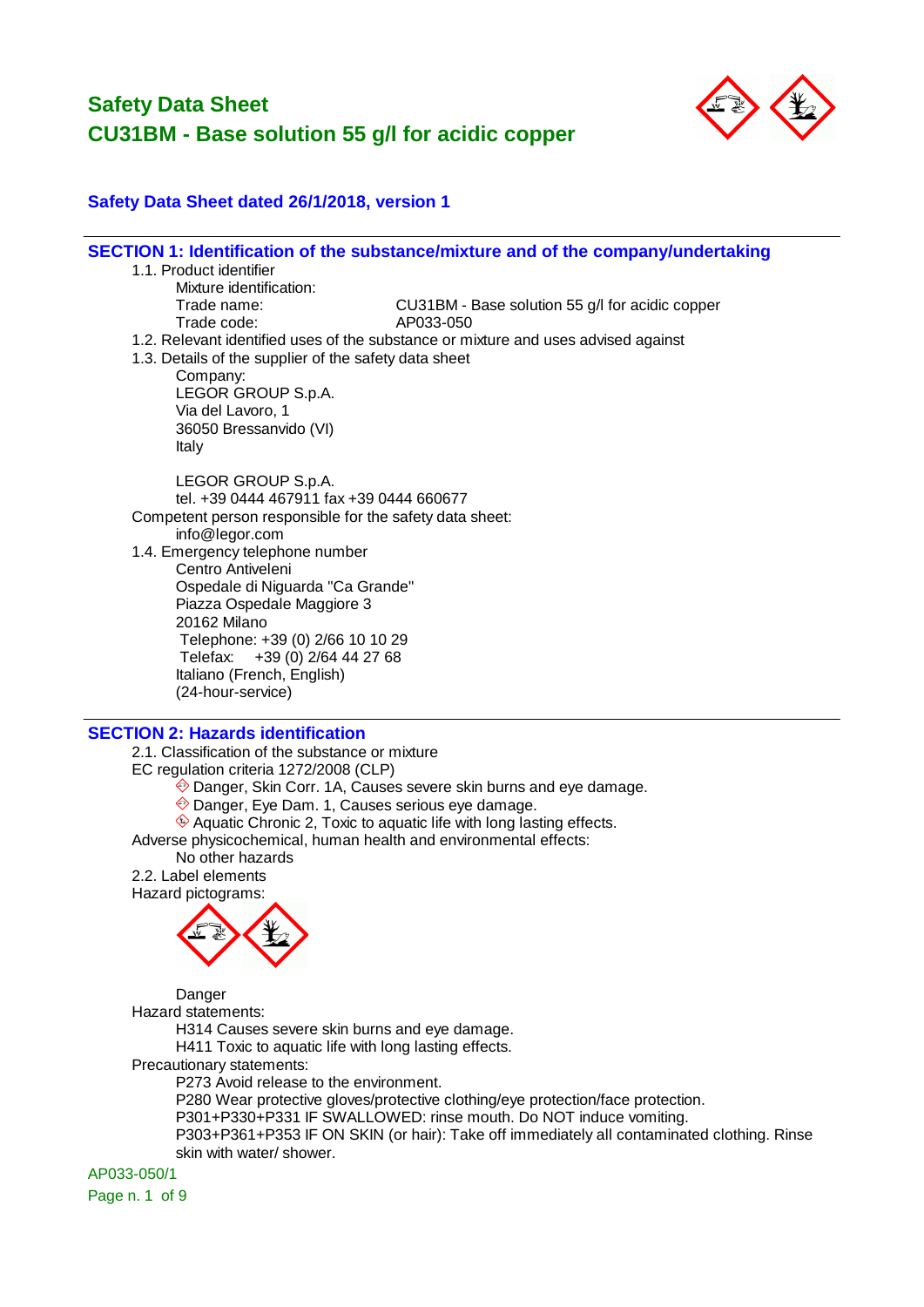P305+P351+P338 IF IN EYES: Rinse cautiously with water for several minutes. Remove contact lenses, if present and easy to do. Continue rinsing. P310 Immediately call a POISON CENTER/doctor/... P391 Collect spillage. Special Provisions: None **Contains** sulphuric acid Special provisions according to Annex XVII of REACH and subsequent amendments: None 2.3. Other hazards vPvB Substances: None - PBT Substances: None Other Hazards:

No other hazards

#### **SECTION 3: Composition/information on ingredients**

3.1. Substances

- N.A.
- 3.2. Mixtures

Hazardous components within the meaning of the CLP regulation and related classification:

| Qty                   | <b>Name</b>                                           | <b>Ident. Number</b>            |                        | <b>Classification</b>                                                                                                                                                                              |
|-----------------------|-------------------------------------------------------|---------------------------------|------------------------|----------------------------------------------------------------------------------------------------------------------------------------------------------------------------------------------------|
| $>= 20\%$ -<br>< 25%  | COPPER (II)<br><b>SULPHATE</b><br><b>PENTAHYDRATE</b> | Index<br>number:<br>CAS:<br>EC: | 7758-99-8<br>231-847-6 | 029-004-00-0 $\sqrt{$}3.1/4$ /Oral Acute Tox. 4 H302<br><b>1</b> 3.3/2 Eye Irrit. 2 H319<br><b>1</b> 3.2/2 Skin Irrit, 2 H315<br>$*$ 4.1/A1 Aquatic Acute 1 H400<br>♦4.1/C1 Aquatic Chronic 1 H410 |
| $>= 3\%$ -<br>$< 5\%$ | sulphuric acid                                        | Index<br>number:<br>CAS:<br>EC: | 7664-93-9<br>231-639-5 | 016-020-00-8 3.2/1A Skin Corr. 1A H314                                                                                                                                                             |

#### **SECTION 4: First aid measures**

4.1. Description of first aid measures

In case of skin contact:

Immediately take off all contaminated clothing.

OBTAIN IMMEDIATE MEDICAL ATTENTION.

Remove contaminated clothing immediately and dispose off safely.

After contact with skin, wash immediately with soap and plenty of water.

In case of eyes contact:

After contact with the eyes, rinse with water with the eyelids open for a sufficient length of time, then consult an opthalmologist immediately.

Protect uninjured eye.

In case of Ingestion:

Do NOT induce vomiting.

In case of Inhalation:

Remove casualty to fresh air and keep warm and at rest.

4.2. Most important symptoms and effects, both acute and delayed None

4.3. Indication of any immediate medical attention and special treatment needed

AP033-050/1

Page n. 2 of 9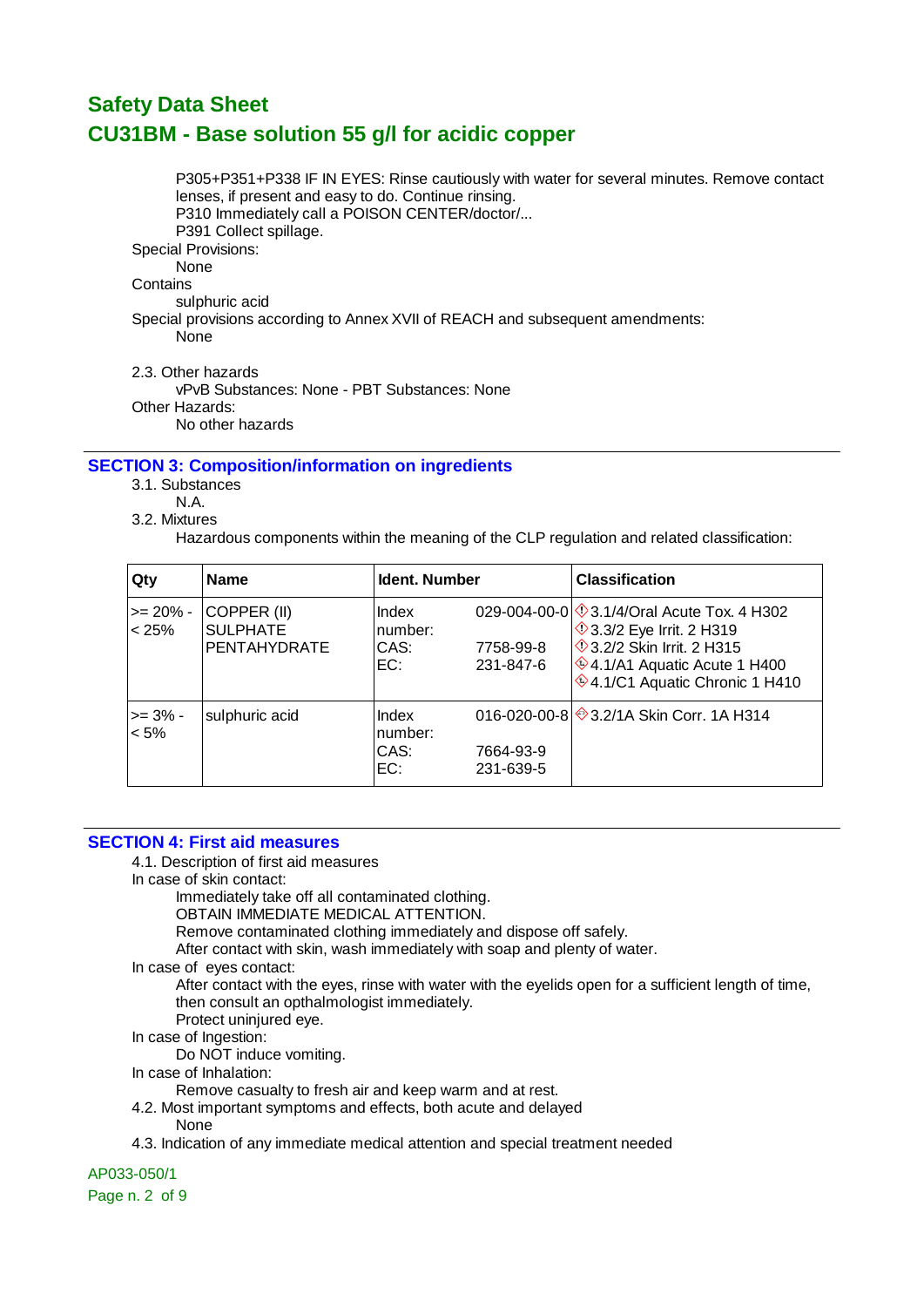In case of accident or unwellness, seek medical advice immediately (show directions for use or safety data sheet if possible). Treatment: None

#### **SECTION 5: Firefighting measures**

#### 5.1. Extinguishing media

Suitable extinguishing media: Water. Carbon dioxide (CO2). Extinguishing media which must not be used for safety reasons: None in particular. 5.2. Special hazards arising from the substance or mixture

- Do not inhale explosion and combustion gases. Burning produces heavy smoke.
- 5.3. Advice for firefighters
	- Use suitable breathing apparatus . Collect contaminated fire extinguishing water separately. This must not be discharged into drains. Move undamaged containers from immediate hazard area if it can be done safely.

#### **SECTION 6: Accidental release measures**

- 6.1. Personal precautions, protective equipment and emergency procedures Wear personal protection equipment.
	- Remove persons to safety. See protective measures under point 7 and 8.
- 6.2. Environmental precautions
	- Do not allow to enter into soil/subsoil. Do not allow to enter into surface water or drains. Retain contaminated washing water and dispose it. In case of gas escape or of entry into waterways, soil or drains, inform the responsible authorities. Suitable material for taking up: absorbing material, organic, sand
- 6.3. Methods and material for containment and cleaning up
	- Wash with plenty of water.
- 6.4. Reference to other sections See also section 8 and 13

#### **SECTION 7: Handling and storage**

7.1. Precautions for safe handling

Avoid contact with skin and eyes, inhalation of vapours and mists.

Don't use empty container before they have been cleaned.

Before making transfer operations, assure that there aren't any incompatible material residuals in the containers.

Contamined clothing should be changed before entering eating areas.

Do not eat or drink while working.

See also section 8 for recommended protective equipment.

7.2. Conditions for safe storage, including any incompatibilities

Keep away from food, drink and feed.

Incompatible materials:

None in particular.

Instructions as regards storage premises:

Adequately ventilated premises.

7.3. Specific end use(s) None in particular

#### **SECTION 8: Exposure controls/personal protection**

AP033-050/1 Page n. 3 of 9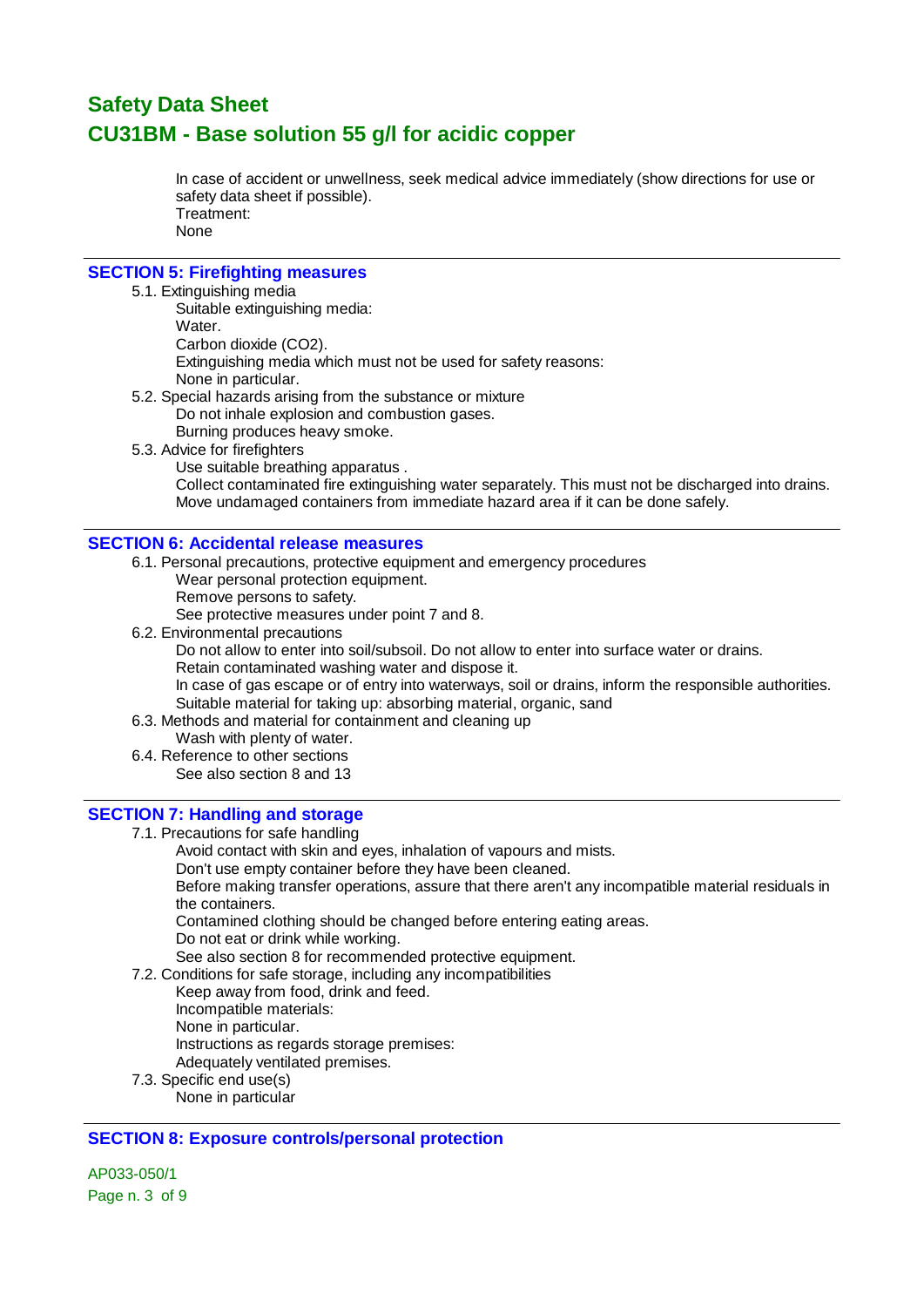8.1. Control parameters COPPER (II) SULPHATE PENTAHYDRATE - CAS: 7758-99-8 TLV TWA - 3 mg/m3 sulphuric acid - CAS: 7664-93-9 EU - TWA(8h): 0.05 mg/m3 - Notes: thoracic fraction ACGIH - TWA(8h): 0.2 mg/m3 - Notes: (T), A2(M) - Pulm func DNEL Exposure Limit Values N.A. PNEC Exposure Limit Values N.A. 8.2. Exposure controls Eye protection: Use close fitting safety goggles, don't use eye lens. Protection for skin: Use clothing that provides comprehensive protection to the skin, e.g. cotton, rubber, PVC or viton. Protection for hands: Use protective gloves that provides comprehensive protection, e.g. P.V.C., neoprene or rubber. Respiratory protection: Not needed for normal use. Thermal Hazards: None Environmental exposure controls: None Appropriate engineering controls: None

#### **SECTION 9: Physical and chemical properties**

9.1. Information on basic physical and chemical properties

| <b>Properties</b>                                | Value            | Method: | Notes: |
|--------------------------------------------------|------------------|---------|--------|
| Appearance and colour:                           | Light Blue       | --      | --     |
| Odour:                                           | <b>Odourless</b> | --      | --     |
| Odour threshold:                                 | N.A.             | --      | --     |
| pH:                                              | 0                | --      | --     |
| Melting point / freezing<br>point:               | N.A.             | --      | --     |
| Initial boiling point and<br>boiling range:      | N.A.             | --      | --     |
| Flash point:                                     | N.A.             | --      | --     |
| Evaporation rate:                                | N.A.             | --      | --     |
| Solid/gas flammability:                          | N.A.             | --      | --     |
| Upper/lower flammability<br>or explosive limits: | N.A.             | --      | --     |
| Vapour pressure:                                 | N.A.             | --      | --     |
| Vapour density:                                  | N.A.             | --      | --     |

AP033-050/1 Page n. 4 of 9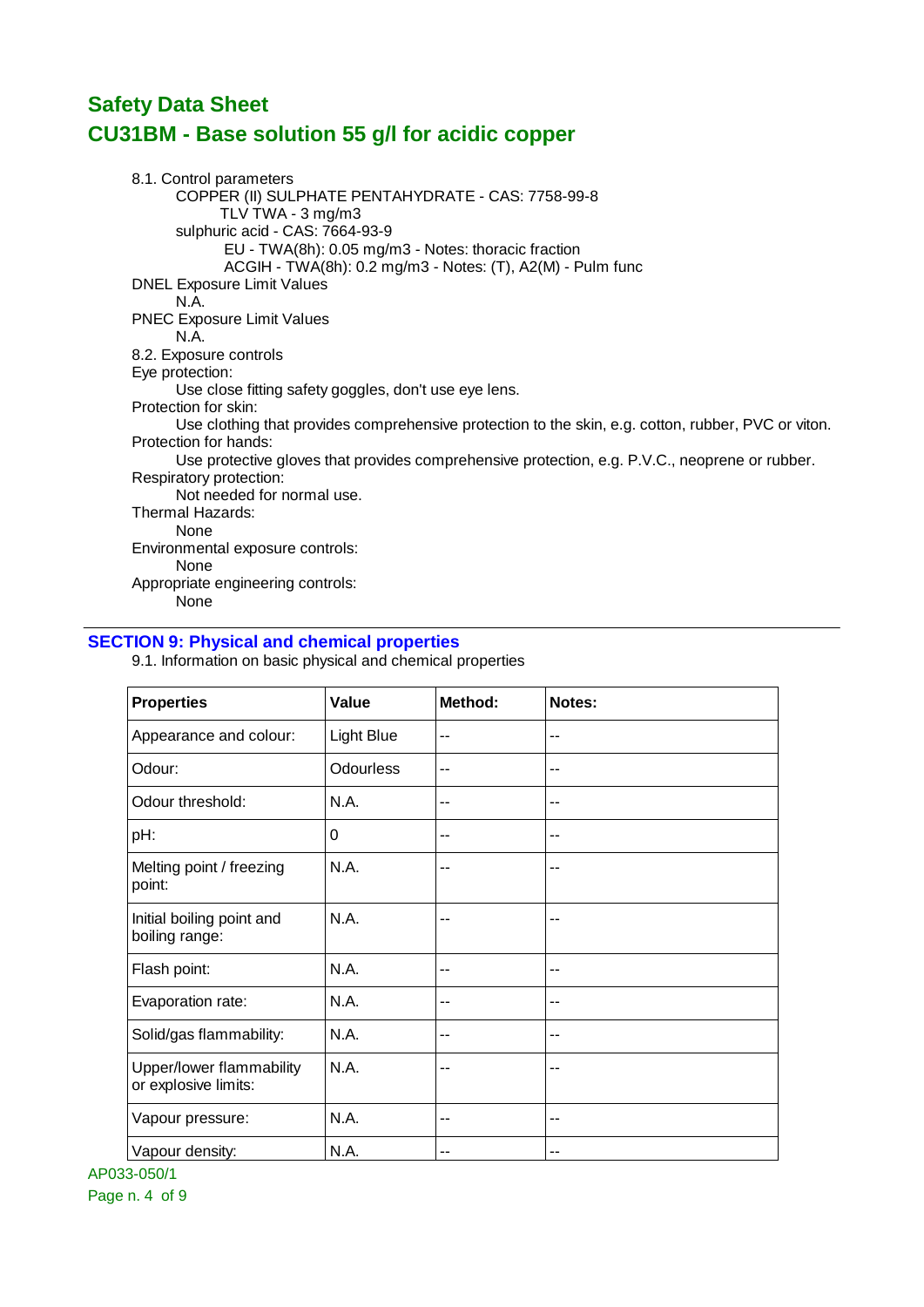| Relative density:                            | N.A.  | -- | $-$ |
|----------------------------------------------|-------|----|-----|
| Solubility in water:                         | Total | -- | --  |
| Solubility in oil:                           |       | -- | --  |
| Partition coefficient (n-<br>octanol/water): | N.A.  | -- | --  |
| Auto-ignition temperature:                   | N.A.  | -- | --  |
| Decomposition<br>temperature:                | N.A.  | -- | --  |
| Viscosity:                                   | N.A.  | -- | --  |
| Explosive properties:                        | N.A.  | -- | $-$ |
| Oxidizing properties:                        | N.A.  | -- | --  |

#### 9.2. Other information

| <b>Properties</b>                              | Value | Method: | Notes: |
|------------------------------------------------|-------|---------|--------|
| Miscibility:                                   | N.A.  | --      | $-$    |
| Fat Solubility:                                | N.A.  | --      | $-$    |
| Conductivity:                                  | N.A.  | --      | $-$    |
| <b>Substance Groups</b><br>relevant properties | N.A.  | --      | --     |

#### **SECTION 10: Stability and reactivity**

10.1. Reactivity

Stable under normal conditions

- 10.2. Chemical stability
	- Stable under normal conditions
- 10.3. Possibility of hazardous reactions

It may generate flammable gases on contact with dithiocarbamates, elementary metals, and nitrides.

It may generate toxic gases on contact with amides, aliphatic and aromatic amines, azo, diazo, and hydrazine compounds, carbamates, inorganic fluorides, halogenated organic substances, isocyanates, sulphides, organic nitrous compounds , organophosphat

It may catch fire on contact with alcohols and glycols, aldehydes, dithiocarbamates, esthers, ethers, aromatic and aliphatic hydrocarbons, halogenated organic substances, isocyanates, ketones, sulphides, organic nitrous compounds, phenols, and cresols.

10.4. Conditions to avoid

Stable under normal conditions.

10.5. Incompatible materials

None in particular.

10.6. Hazardous decomposition products None.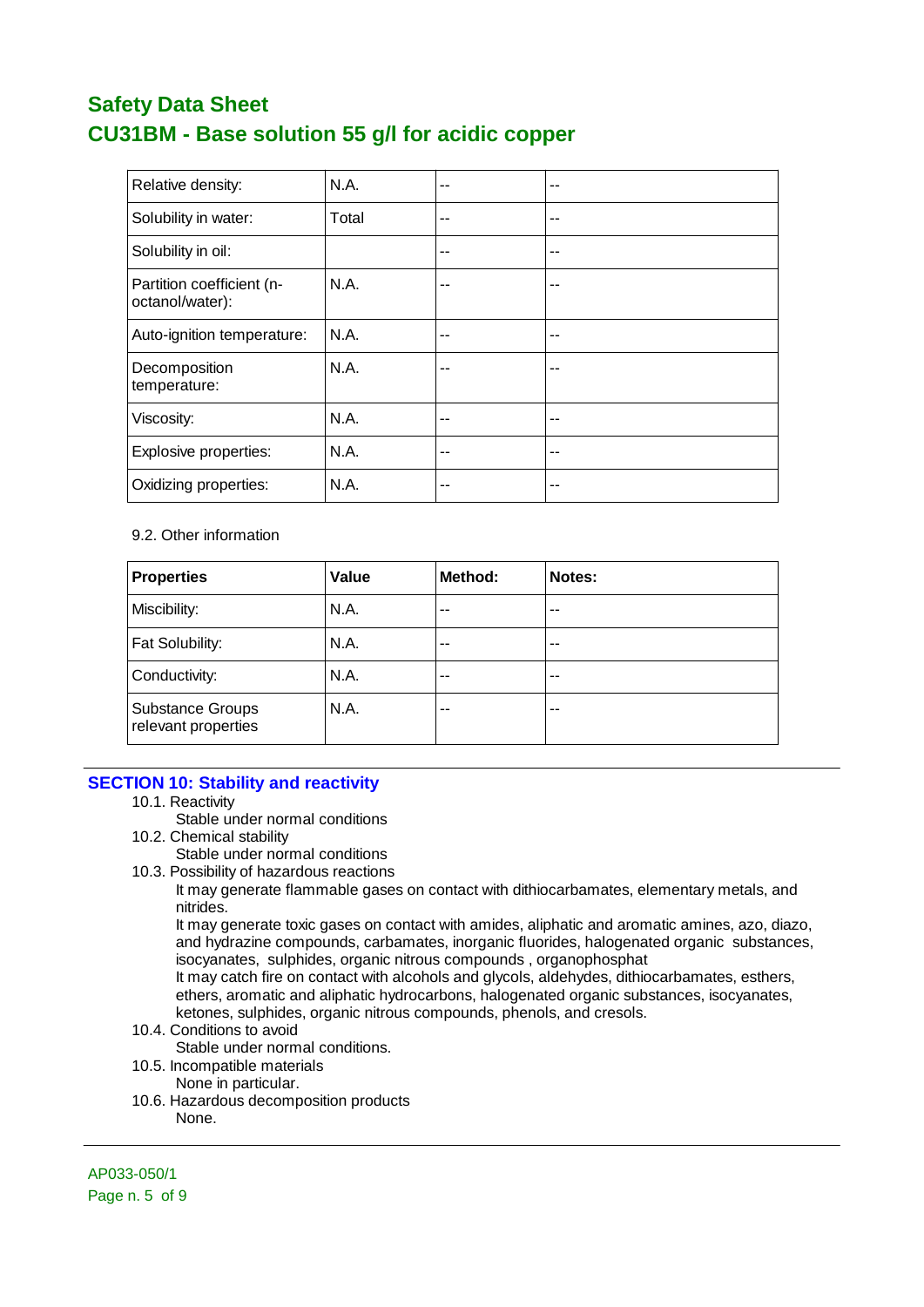#### **SECTION 11: Toxicological information**

11.1. Information on toxicological effects Toxicological information of the product:

N.A.

Toxicological information of the main substances found in the product:

COPPER (II) SULPHATE PENTAHYDRATE - CAS: 7758-99-8

COPPER(II) SULFATE PENTAHYDRATE: LD50 (Oral) = 482 mg/kg; LD50 (Skin) > 2000 mg/kg

If not differently specified, the information required in Regulation (EU)2015/830 listed below must be considered as N.A.:

a) acute toxicity;

- b) skin corrosion/irritation;
- c) serious eye damage/irritation;
- d) respiratory or skin sensitisation;
- e) germ cell mutagenicity;
- f) carcinogenicity;
- g) reproductive toxicity;
- h) STOT-single exposure;
- i) STOT-repeated exposure;
- j) aspiration hazard.

#### **SECTION 12: Ecological information**

12.1. Toxicity

Adopt good working practices, so that the product is not released into the environment. N.A.

- 12.2. Persistence and degradability
	- None
	- N.A.
- 12.3. Bioaccumulative potential
	- N.A.
- 12.4. Mobility in soil
	- N.A.
- 12.5. Results of PBT and vPvB assessment vPvB Substances: None - PBT Substances: None
- 12.6. Other adverse effects
	- None

#### **SECTION 13: Disposal considerations**

13.1. Waste treatment methods Recover, if possible. Send to authorised disposal plants or for incineration under controlled conditions. In so doing, comply with the local and national regulations currently in force.

#### **SECTION 14: Transport information**



| 14.1. UN number               |      |
|-------------------------------|------|
| ADR-UN Number:                | 3264 |
| IATA-UN Number:               | 3264 |
| <b>IMDG-UN Number:</b>        | 3264 |
| 14.2. UN proper shipping name |      |
| AP033-050/1                   |      |
| Page n. 6 of 9                |      |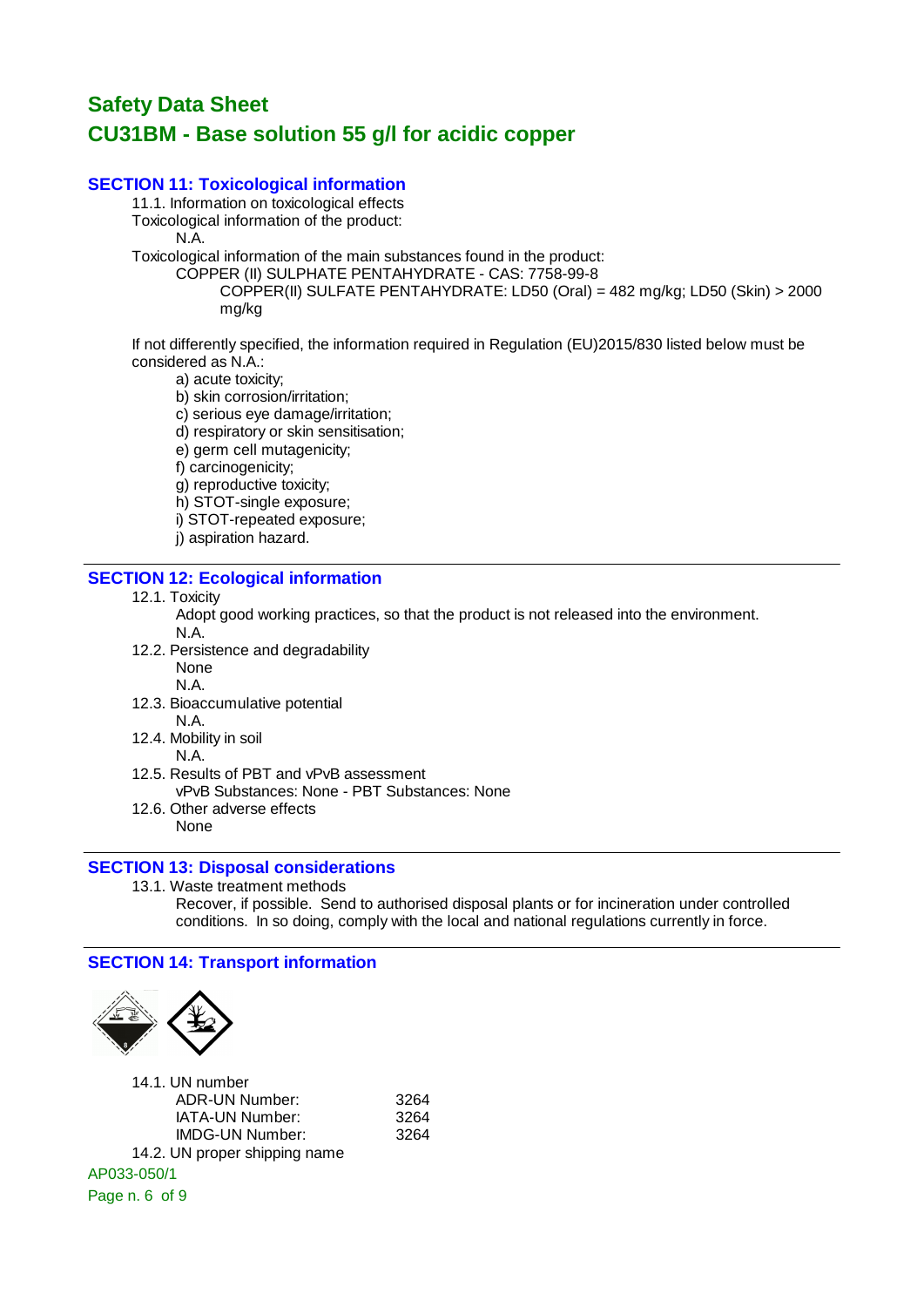| ADR-Shipping Name:                                      | CORROSIVE LIQUID, ACIDIC, INORGANIC, N.O.S. (SULFURIC                                                                             |
|---------------------------------------------------------|-----------------------------------------------------------------------------------------------------------------------------------|
| IATA-Shipping Name:                                     | ACID, COPPER SULFATE PENTAHYDRATE)<br>CORROSIVE LIQUID, ACIDIC, INORGANIC, N.O.S. (SULFURIC<br>ACID, COPPER SULFATE PENTAHYDRATE) |
| <b>IMDG-Shipping Name:</b>                              | CORROSIVE LIQUID, ACIDIC, INORGANIC, N.O.S. (SULFURIC<br>ACID, COPPER SULFATE PENTAHYDRATE)                                       |
| 14.3. Transport hazard class(es)                        |                                                                                                                                   |
| ADR-Class:                                              | 8                                                                                                                                 |
| ADR - Hazard identification number:                     | 80                                                                                                                                |
| IATA-Class:                                             | 8                                                                                                                                 |
| IATA-Label:                                             | 8                                                                                                                                 |
| <b>IMDG-Class:</b>                                      | 8                                                                                                                                 |
| 14.4. Packing group                                     |                                                                                                                                   |
| ADR-Packing Group:                                      | $\mathbf{I}$                                                                                                                      |
| IATA-Packing group:                                     | $\mathbf{I}$                                                                                                                      |
| IMDG-Packing group:                                     | Ш                                                                                                                                 |
| 14.5. Environmental hazards                             |                                                                                                                                   |
| <b>ADR-Enviromental Pollutant:</b>                      | Yes                                                                                                                               |
| IMDG-Marine pollutant:                                  | <b>Marine Pollutant</b>                                                                                                           |
| 14.6. Special precautions for user                      |                                                                                                                                   |
| ADR-Subsidiary risks:                                   |                                                                                                                                   |
| ADR-S.P.:                                               | 274                                                                                                                               |
| ADR-Transport category (Tunnel restriction code): 2 (E) |                                                                                                                                   |
| IATA-Passenger Aircraft:                                | 851                                                                                                                               |
| IATA-Subsidiary risks:                                  |                                                                                                                                   |
| IATA-Cargo Aircraft:                                    | 855                                                                                                                               |
| IATA-S.P.:                                              | A3 A803                                                                                                                           |
| IATA-ERG:                                               | 8L                                                                                                                                |
| IMDG-EmS:                                               | F-A, S-B                                                                                                                          |
| IMDG-Subsidiary risks:                                  |                                                                                                                                   |
| IMDG-Stowage and handling:                              | Category B SW2                                                                                                                    |
| IMDG-Segregation:                                       |                                                                                                                                   |
|                                                         | 14.7. Transport in bulk according to Annex II of Marpol and the IBC Code                                                          |
| N.A.                                                    |                                                                                                                                   |
|                                                         |                                                                                                                                   |
|                                                         |                                                                                                                                   |

### **SECTION 15: Regulatory information**

| 15.1. Safety, health and environmental regulations/legislation specific for the substance or mixture    |
|---------------------------------------------------------------------------------------------------------|
| Dir. 98/24/EC (Risks related to chemical agents at work)                                                |
| Dir. 2000/39/EC (Occupational exposure limit values)                                                    |
| Regulation (EC) n. 1907/2006 (REACH)                                                                    |
| Regulation (EC) n. 1272/2008 (CLP)                                                                      |
| Regulation (EC) n. 790/2009 (ATP 1 CLP) and (EU) n. 758/2013                                            |
| Regulation (EU) 2015/830                                                                                |
| Regulation (EU) n. 286/2011 (ATP 2 CLP)                                                                 |
| Regulation (EU) n. 618/2012 (ATP 3 CLP)                                                                 |
| Regulation (EU) n. 487/2013 (ATP 4 CLP)                                                                 |
| Regulation (EU) n. 944/2013 (ATP 5 CLP)                                                                 |
| Regulation (EU) n. 605/2014 (ATP 6 CLP)                                                                 |
| Regulation (EU) n. 2015/1221 (ATP 7 CLP)                                                                |
| Restrictions related to the product or the substances contained according to Annex XVII Regulation (EC) |
| 1907/2006 (REACH) and subsequent modifications:                                                         |
| None                                                                                                    |
| Where applicable, refer to the following regulatory provisions :                                        |
| Directive 2012/18/EU (Seveso III)                                                                       |
| Regulation (EC) nr 648/2004 (detergents).                                                               |
| Dir. 2004/42/EC (VOC directive)                                                                         |
| AP033-050/1                                                                                             |
|                                                                                                         |

Page n. 7 of 9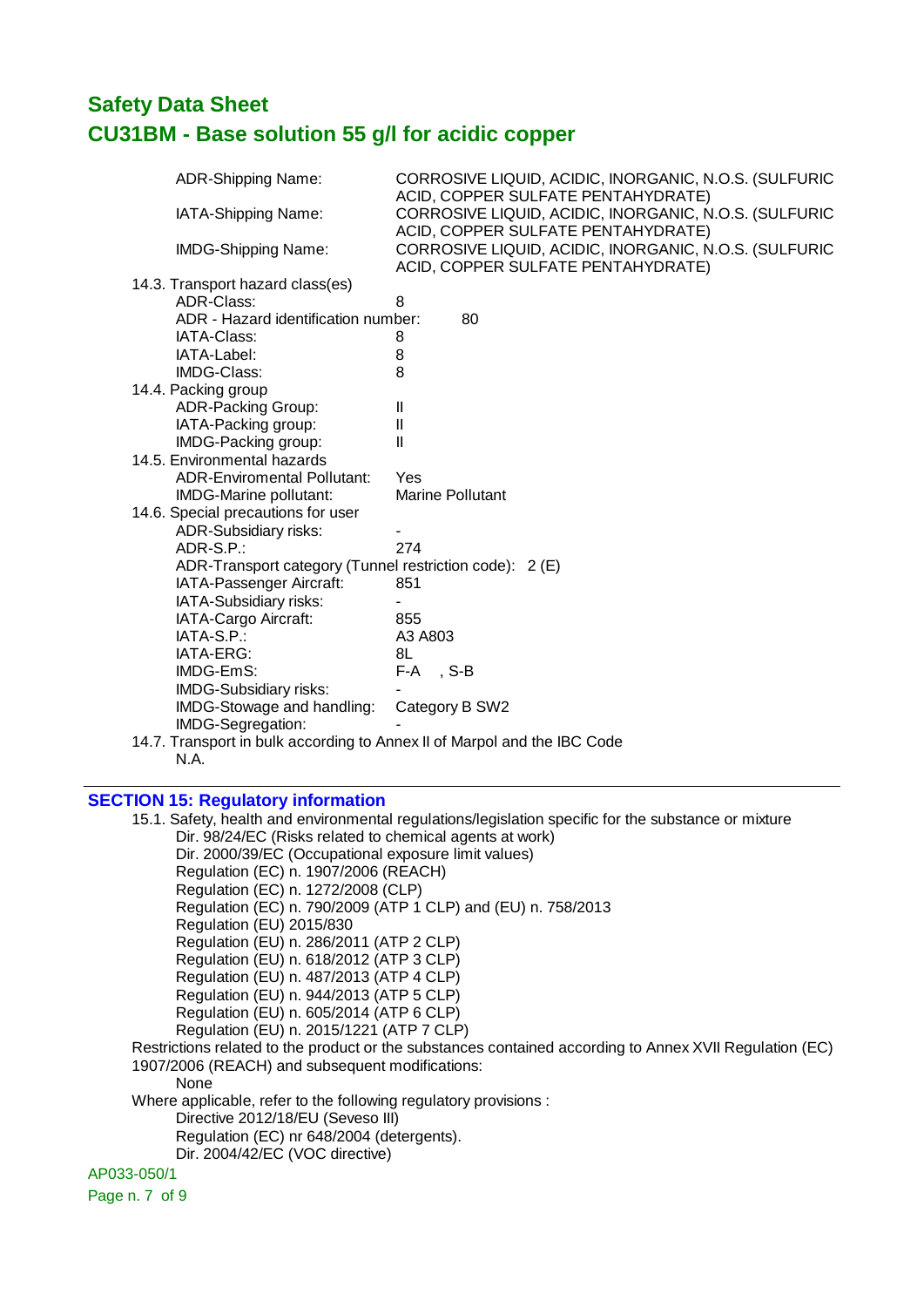Provisions related to directive EU 2012/18 (Seveso III): Seveso III category according to Annex 1, part 1 Product belongs to category: E2

15.2. Chemical safety assessment No Chemical Safety Assessment has been carried out for the mixture.

#### **SECTION 16: Other information**

Text of phrases referred to under heading 3:

H302 Harmful if swallowed.

H319 Causes serious eye irritation.

H315 Causes skin irritation.

H400 Very toxic to aquatic life.

H410 Very toxic to aquatic life with long lasting effects.

H314 Causes severe skin burns and eye damage.

| <b>Hazard class and</b><br>hazard category | Code               | <b>Description</b>                             |
|--------------------------------------------|--------------------|------------------------------------------------|
| Acute Tox, 4                               | $3.1/4$ /Oral      | Acute toxicity (oral), Category 4              |
| Skin Corr. 1A                              | 3.2/1A             | Skin corrosion, Category 1A                    |
| Skin Irrit. 2                              | 3.2/2              | Skin irritation, Category 2                    |
| Eye Dam. 1                                 | 3.3/1              | Serious eye damage, Category 1                 |
| Eye Irrit. 2                               | 3.3/2              | Eye irritation, Category 2                     |
| Aquatic Acute 1                            | 4.1/A1             | Acute aquatic hazard, category 1               |
| Aquatic Chronic 1                          | 4.1/C1             | Chronic (long term) aquatic hazard, category 1 |
| <b>Aquatic Chronic 2</b>                   | 4.1/C <sub>2</sub> | Chronic (long term) aquatic hazard, category 2 |

This safety data sheet has been completely updated in compliance to Regulation 2015/830. Classification and procedure used to derive the classification for mixtures according to Regulation (EC) 1272/2008 [CLP]:

| <b>Classification according to Regulation (EC) Nr.</b><br>1272/2008 | <b>Classification procedure</b> |
|---------------------------------------------------------------------|---------------------------------|
| Skin Corr. 1A, H314                                                 | On basis of test data (pH)      |
| Eye Dam. 1, H318                                                    | On basis of test data (pH)      |
| Aquatic Chronic 2, H411                                             | Calculation method              |

This document was prepared by a competent person who has received appropriate training. Main bibliographic sources:

ECDIN - Environmental Chemicals Data and Information Network - Joint Research Centre, Commission of the European Communities

SAX's DANGEROUS PROPERTIES OF INDUSTRIAL MATERIALS - Eight Edition - Van

AP033-050/1 Page n. 8 of 9